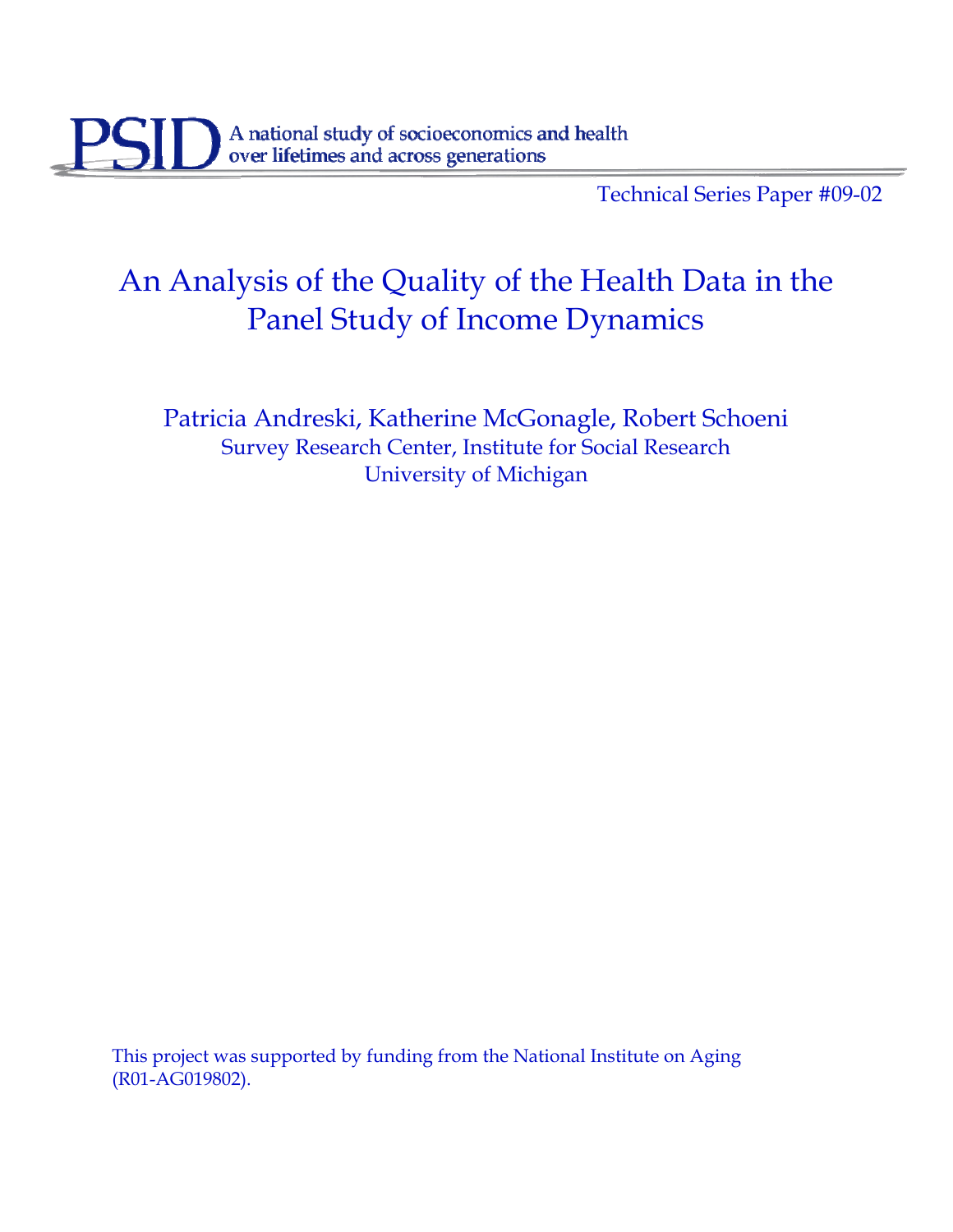#### **AN ANALYSIS OF THE QUALITY OF THE HEALTH DATA IN THE PANEL STUDY OF INCOME DYNAMICS**

Patricia Andreski, Katherine McGonagle, and Bob Schoeni

Updated September 15, 2009

#### **I. INTRODUCTION**

In recent years the Panel Study of Income Dynamics (PSID) has expanded the set of health related questions. In 2007, nearly 18 minutes of the 80-minute questionnaire was devoted to health status, health conditions, health behaviors, health insurance, and health care expenditures. A series of retrospective questions was added to the 2007 PSID asking for information about the occurrence of childhood health conditions and start and end ages of these conditions. The ages that the conditions started and ended were obtained through the use of an event history calendar. The quality of these data have been recently assessed (Smith, 2009). These additions have uniquely positioned the PSID to enhance our understanding of the life course effects of early-life circumstances on health, economic well-being, and mortality in later life. The PSID is poised to become the only data ever collected on life course and multigenerational health in a long-term panel representative of the full U.S. population.

The objective of this report is to provide an initial assessment of the quality of the health data that have been collected thus far. Specifically, the report compares estimates of health in the PSID with estimates from the most widely used nationally representative health survey, the National Health Interview Survey (NHIS). The PSID and NHIS are compared on three dimensions: the extent of item non-response, prevalence of various health outcomes, and parameter estimates of the association between socio-demographic factors and health status.

We begin the report by briefly summarizing the health information that has been collected throughout the 39-year history of the PSID, which is quite extensive. The subsequent section discusses measures of health that will be compared between the two surveys, with a focus on the specific question wording for each measure. The estimates in each survey are then discussed. In general, we find that the two surveys align fairly closely.

#### **II. OVERVIEW OF HEALTH DATA IN THE PSID**

The PSID began to expand its health content in the 1990s. As shown in Table 1, a wide array of data on health status, health conditions, health insurance, health behaviors, and health care costs are currently being collected. However, several health-related questions have been asked at various points in the more distant past, with some items collected in each and every year since the survey began in 1968. The data have been relatively underutilized, offering the unique opportunity to study changes in health, and the relationship between health status and socio-economic outcomes, which is extensively measured in PSID.

As an example, height, weight, smoking, and alcohol consumption were collected in 1986, and then beginning in 1999 they have been asked in each wave through the collection of 2009 data (being collected through the calendar year 2009). These data allow assessments of individual level changes in these outcomes over a 20+ year period, which is not possible in any other national panel dataset. Moreover, because the PSID identifies respondents who die between waves, mortality over the 39-year history can be examined for over 5,000 panel members who have died. A measure of emotional distress in the past 30 days (Kessler et al. 2002) that is also included in the NHIS was added to the PSID in 2001 and 2003, and then continued in 2007. In sum, the PSID is best known for research on the dynamics of income, employment, and poverty. However, the PSID has tremendous potential to examine many health-related questions, and the number of publications in this area is increasing rapidly.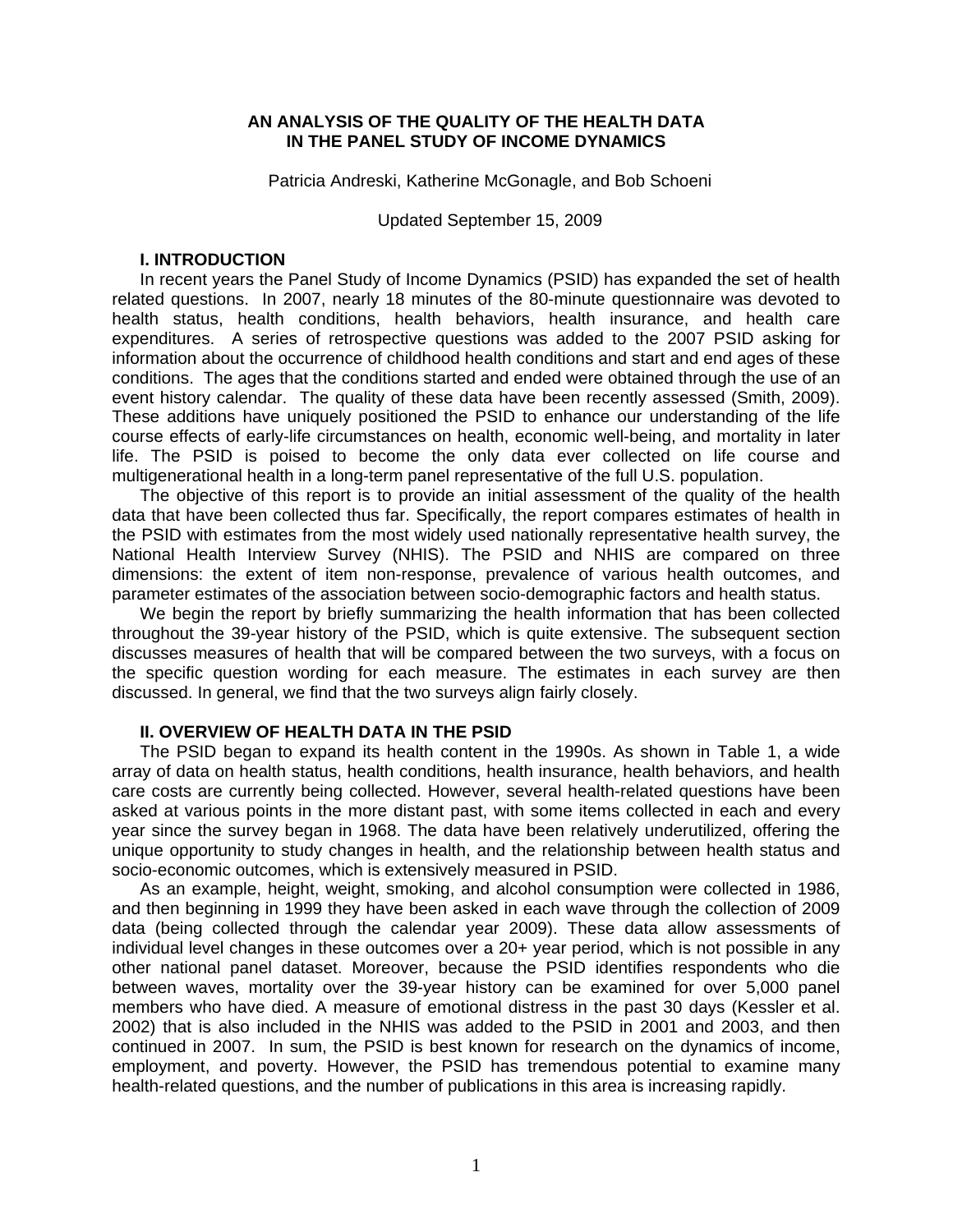#### **III. THE SURVEYS**

We compare data collected from the PSID over five waves - 1999, 2001, 2003, 2005, and 2007 - with the same years of the NHIS. 2009 data from the  $35<sup>th</sup>$  wave of the PSID is being collected as of this writing. The NHIS consists of a nationally representative sample of the civilian noninstitutionalized population. The survey collects basic health and demographic information for all household members. More detailed health information is collected for one sample adult aged 18 or older and one sample child aged 0-17 per family.

The PSID is a nationally representative panel study that began in 1968. Families were interviewed annually until 1997, and biennially thereafter. A sample of immigrants was added in 1997 to make the sample representative of families who arrived in the US after the PSID began in 1968. Most of the health questions are asked of the head and wife. The sample of heads and wives is representative of the national adult population.

It is beyond the scope of this report to examine each and every one of the dozens of healthrelated measures; therefore, we focus on several of the most salient items. Fourteen items are compared. The health status measures examined include height, weight, work limitation, 30-day emotional distress (except 2005), six specific conditions (stroke, hypertension, diabetes, cancer, myocardial infarction, and asthma), and self-rated general health (excellent, very good, good, fair, and poor). In addition, whether the person currently smokes, has ever smoked, and whether they have health insurance are compared between the two surveys. See Levy (2007) for a closer examination of the PSID health insurance data.

Table 2 reports the exact question wording used in each of the two surveys. The questions are almost identical for most measures, particularly for height, weight, work limitation, 30-day emotional distress, health conditions, and self-rated general health. NHIS explicitly asks respondents their height and weight without their shoes, so we might expect to see slightly higher values in the PSID. For doctor diagnosed conditions, NHIS includes not only doctors but "other health professionals," which might also lead to a slightly higher prevalence in the NHIS. The NHIS's question on work limitation includes "emotional problems" as a cause, while PSID does not, although it does include "nervous condition."

Smoking and health insurance are not as similar in the two surveys. The NHIS has a threshold of 100 cigarettes in order for someone to be considered having ever smoked, while the PSID does not. For current smoking behavior, the PSID simply asks whether they smoke now. The NHIS asks people how often they smoke cigarettes, with one option being "not at all;" we code people with this response as not currently smoking.

All statistics shown in the report utilize the weights available in each survey.

#### **IV. RESULTS**

Based on the data from five waves of data collected from the NHIS and PSID in 1999, 2001, 2003, 2005 and 2007, the analysis addresses three issues: comparisons of item non-response rates; comparisons of prevalence estimates; comparability of parameter estimates in multivariate models. In this section we report our findings on each issue in turn.

#### **Item Non-Response**

Table 3 reports estimates of item non-response in PSID and NHIS, 1999-2007. Item nonresponse includes responses of "not ascertained" (NA), "refused" (RF), or "don't know" (DK). In addition, NHIS occasionally uses the code "not available" for unknown observations. All unknowns are coded separately in NHIS. Contrary to NHIS, PSID usually gives the same code to NA and RF. To make comparison meaningful we combined together NA, RF and "not available" observations in NHIS. Note also that the question on smoking was excluded from this analysis since there is no direct correspondence between NHIS and PSID on these measures.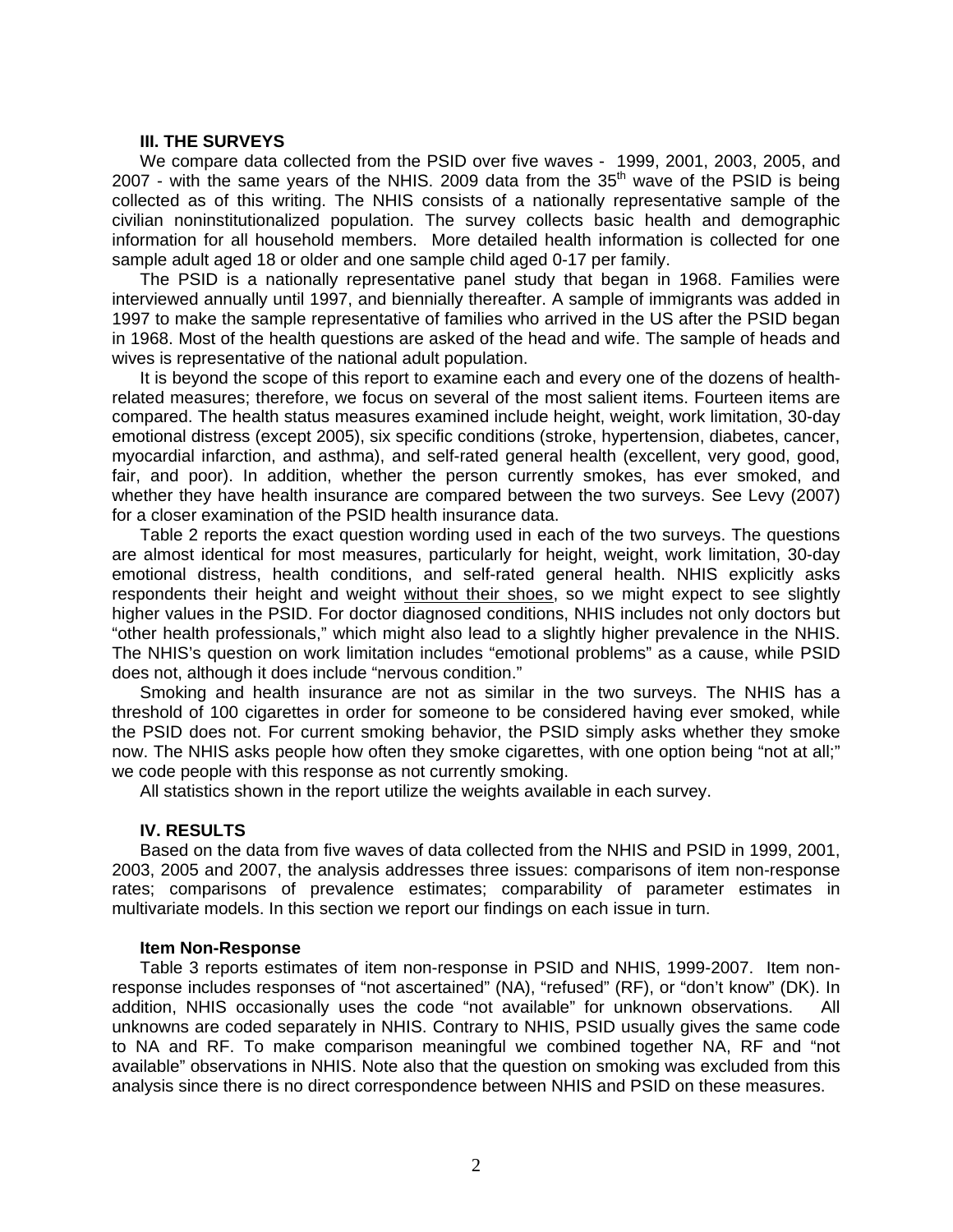Across the five waves of data collected, we find that item non-response is low in the PSID, with never more than 1% of the sample not providing answers. The only exception is for weight, which had an item non-response rate ranging from 2.2% in 1999 to 3.1% in 2003. However, in the NHIS the non-response rate for weight, and most other measures, was much higher: for weight it ranged from 8.4% in 1999 to 4.9% in 2007. The low item non-response in the PSID is likely due to the fact that many of the PSID respondents have been interviewed for many years, and they have been convinced that the study leads to valuable research and their identity will be kept secure.

#### **Estimates of health status, health behaviors, and health insurance**

Table 4 reports the estimates of health measures in the two surveys. Despite the slight differences in question wording, estimates of smoking, health insurance coverage, and obesity are very similar between NHIS and PSID. Rates of obesity in the adult population are nearly identical in the two studies across all five waves of data collection, ranging from 21-26 percent. Figure 1 examines the estimates more closely by providing estimates of the full distribution of height and weight in 2005. Both PSID and NHIS measures are based on self-report. For each measure, the two distributions are very similar.

The share who is not work limited is higher in the NHIS consistently across all five waves, which is not what would be expected given the slight differences in the questions. In general, the prevalence of the specific conditions aligns fairly closely. There is a substantial increase in the percent of the adult population reporting asthma between 1999 and 2001 in both studies, although the rise in 2001 is higher in the NHIS. The rates of hypertension are nearly identical in the two studies and show a modest increase as they rise from 22 percent to 30 percent 1999- 2007. Rates of serious mental illness as assessed by the K6 are nearly identical in the two survey in 2001, while PSID finds a substantial increase in 2003 and 2007, compared to NHIS.

The PSID finds fewer people reporting themselves in excellent health relative to the NHIS. While 29-32 percent of the adult population is in excellent health according to the NHIS, the estimate is only approximately 19-23 percent according to PSID.

We investigated several potential explanations for this difference. First, we compared the demographic characteristics of the weighted populations. As shown in Table 5, the gender and racial composition of the samples are quite similar. However, the PSID is slightly older. Therefore, we examined age-specific estimates of self-rated general health status, with the results reported in Table 6. Age differences do not explain the disparity in self-reported general health status; within every age group, the PSID sample has a lower proportion that is in excellent health.

The NHIS is a single cross-section, while most PSID respondents have been interviewed for many years. To explore whether repeated measurement of health status somehow affected reporting, we tabulated this measure using the 1984 data, which was the first year this question was asked. We also reported estimates using the 1994 data to investigate whether there was any drift over time in the response to the questions. As shown in Table 7, the distribution of responses is virtually unchanged over the period.

As a final test, we compared the two surveys with a third widely used survey, the Health and Retirement Survey (HRS). We restricted the sample to the population 51-61, with the estimates for each of the three surveys reported in Table 8. We find that the PSID and HRS align fairly closely. It is the NHIS that is somewhat of an outlier. It is unclear what is causing the differences across the surveys, particularly since all three use the identical question. Additional analyses should be conducted to understand the source of these disparities.

#### **Multivariate models**

Table 9 contains results from 10 separate logistic regression models for each wave of PSID and NHIS. The dependent variable in each model is in indicator for whether the person is in fair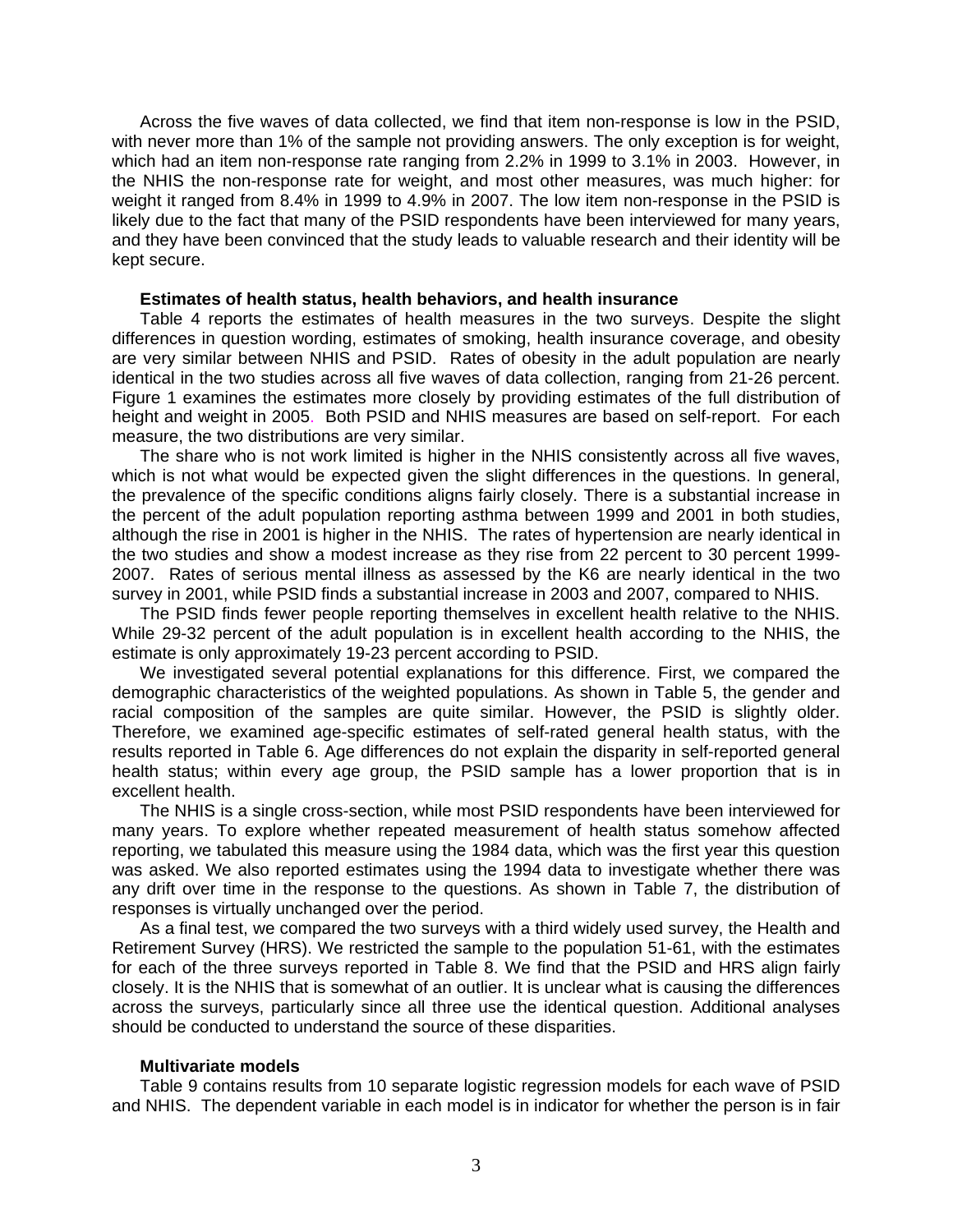or poor health. The explanatory factors include age, race, sex, marital status, and education. The parameter estimates for age, marital status, education, and black race are very similar in the two surveys. The differences between "other" races and whites, and the differences between men and women do not align as closely, especially since 2003, with somewhat larger disparities estimated in the PSID. In sum, the models lead to fairly similar estimates, although the racial and gender differences merit further investigation.

#### **Individual level changes in health status**

Table 10 reports change in health status between 1999 and 2001 measured along three dimensions: poor/fair health, work limitation, and obesity. Estimates are provided for heads and wives of all ages, and separately for people under and over age 51. As expected, the prevalence of work limitations and being in fair or poor health is much higher for older people. Moreover, older people have higher onset and less recovery than younger populations. Furthermore, there is substantial change between waves even among the younger (pre-HRS) populations. Among the younger population, nearly 6% who were not in fair/poor health in 1999 fell into fair/poor health by 2001, while at the same time nearly 41% of those who were in fair/poor health recovered. Similar magnitudes of change were experienced as measured by work limitations. Relative to self-reported general health and work limitations, the onset of obesity is higher, and recovery lower. In sum, a substantial share of the PSID sample experiences important changes in health status within the two-year period between interviews, even among the younger population, implying that it is important to assess health status in each wave. Although not all dimensions of health status measured in the PSID probably change as quickly, designing the instrument to skip those persons or items not likely to have frequent changes would result in very modest savings in interview time.

#### **V. CONCLUSIONS**

The PSID and the NHIS are very different surveys. The NHIS consists of a fresh crosssection of roughly 100,000 individuals each year. The PSID has been interviewing the same core families since 1968, as well as the children in these families once they leave their parent's homes. Despite these differences, the health-related measures in the two surveys align fairly closely. Moreover, multivariate estimates of the relationship between health status and several socio-demographic factors are in close agreement.

Our interpretation of this evidence is that the quality of the health-related information collected in the PSID is relatively high. However, continued monitoring and assessment is required to ensure that the survey accurately assesses the most salient health outcomes.

#### **VI. REFERENCES**

- Kessler, RC, Andrews, G, et al., 2002. Short screening scales to monitor population prevalences and trends in non-specific psychological distress. *Psychological Medicine* 32: 959-76.
- Levy, H., 2007. Health insurance data and the PSID. *PSID Technical Paper Series #07-05* http://psidonline.isr.umich.edu/Publications/Papers/tsp/2007-05\_PSID\_Health\_Insurance\_Data\_Documentation.pdf

Smith, James, 2009. Reconstructing childhood health histories. *Demography* 46 (2): 387-403.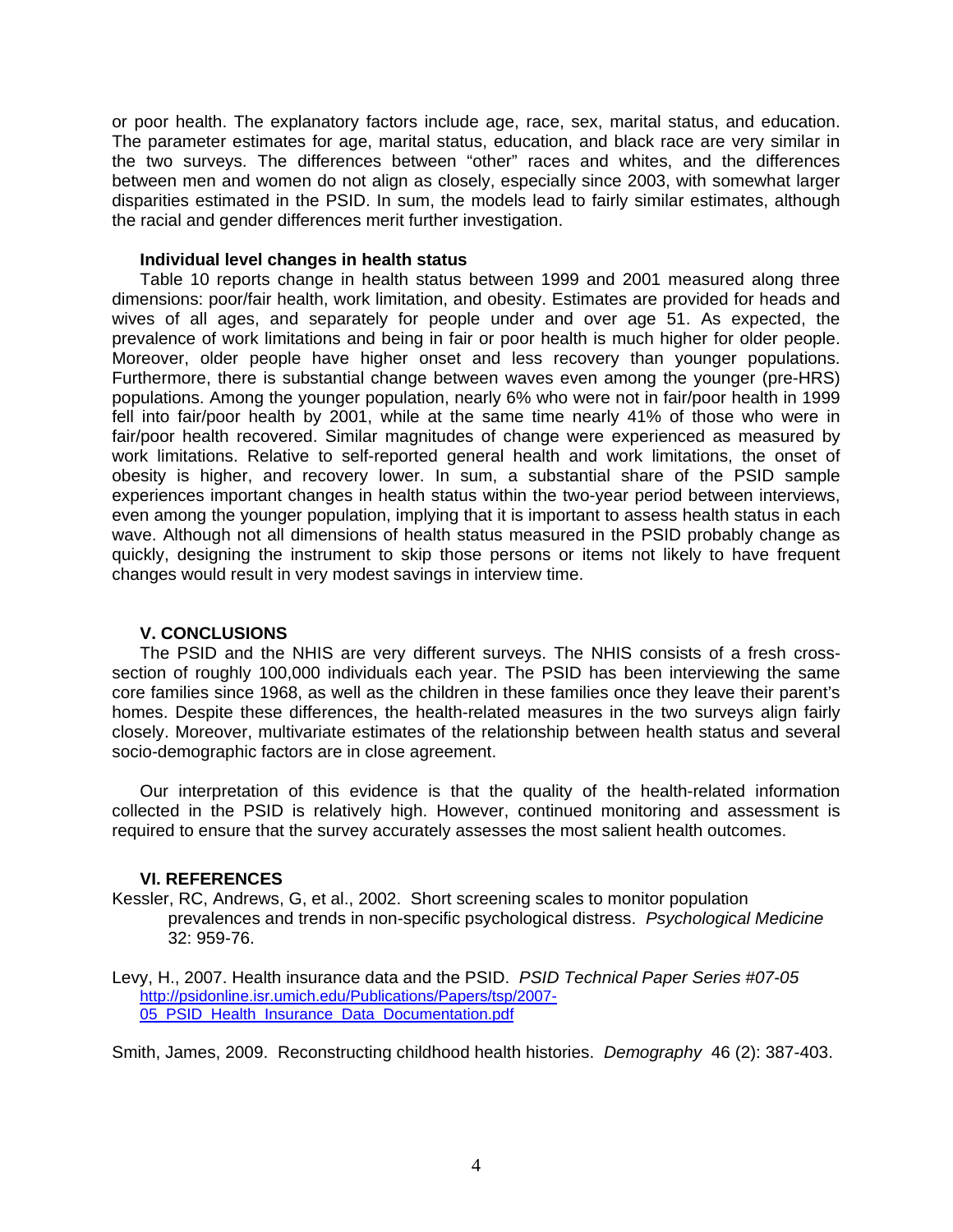

Figure 1. Comparison of Estimates of Average Height and Weight, by Sex, in the PSID and NHIS, 2005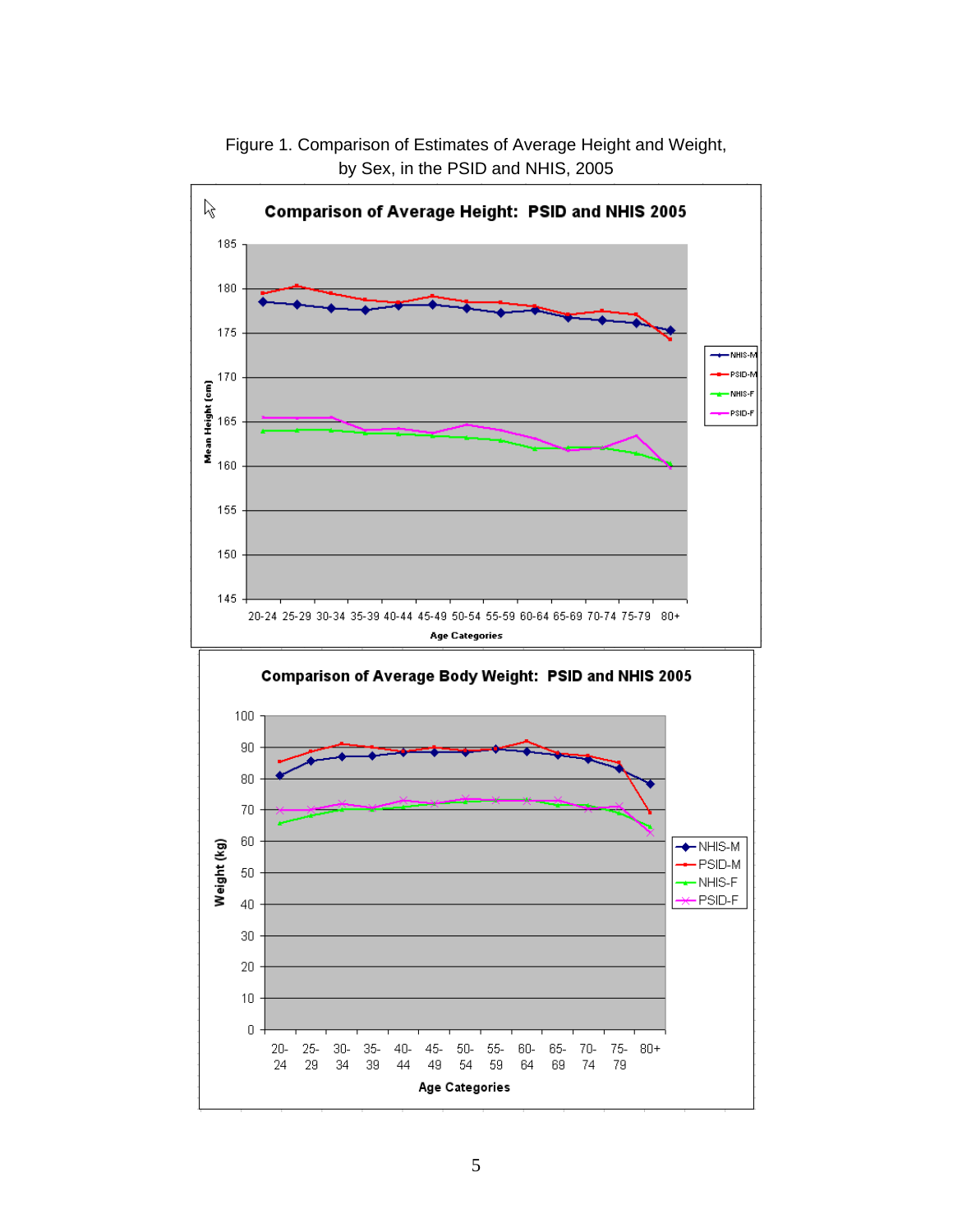| Table 1. Summary of Health Status and Health Behavior Measures in the PSID: 1968-2009 |                                                                                 |
|---------------------------------------------------------------------------------------|---------------------------------------------------------------------------------|
| Measure of health status or health behavior                                           | Family member and years available: H=head, W=wife,<br><b>FUM=Family members</b> |
| General health status, height, weight, cognition                                      |                                                                                 |
| General health status (5-point scale)                                                 | H, W: 84-09                                                                     |
| General health status when < 17 years old                                             | H, W: 99-03, 09                                                                 |
| Miss one month or more of school due to health problem from birth to age 16?          | H, W: 05-09                                                                     |
| Health better/worse than people your own age?                                         | H, W: 86                                                                        |
| Health better/worse than 2 years ago?                                                 | H, W: 84-87, 05-09                                                              |
| Expect health to be better/worse 2 years from now?                                    | H, W: 86                                                                        |
| Height & weight                                                                       | H, W: 86, 99-09                                                                 |
| Cognition/vocabulary tests: 14 questions                                              | H: 72                                                                           |
|                                                                                       |                                                                                 |
| <b>ADL/IADL-type measures</b>                                                         |                                                                                 |
| Difficulty doing each of the following by self, without equipment?                    |                                                                                 |
| bathing or showering                                                                  | H, W 55+: 92-96, 99-01; All FUM 55+: 92-96; H, W all ages: 03-09                |
| dressing                                                                              | H, W 55+: 92-96, 99-01; All FUM 55+: 92-96; H, W all ages: 03-09                |
| in or out of bed or chair                                                             | H, W 55+: 92-96, 99-01; All FUM 55+: 92-96; H, W all ages: 03-09                |
| walking                                                                               | H, W 55+: 92-96, 99-01; All FUM 55+: 92-96; H, W all ages: 03-09                |
| getting outside                                                                       | H, W 55+: 92-96, 99-01; All FUM 55+: 92-96; H, W all ages: 03-09                |
| using the toilet                                                                      | H, W 55+: 92-96, 99-01; All FUM 55+: 92-96; H, W all ages: 03-09                |
| if yes to any of the above, anyone help you do these activities?                      | H, W 55+: 92-96, 99-01; All FUM 55+: 92-96; H, W all ages: 03-09                |
| Any difficulty doing the following by yourself?                                       |                                                                                 |
| preparing meals                                                                       | All FUM 55+: 92-96                                                              |
| shopping for personal toilet items or medicine                                        | All FUM 55+: 92-96                                                              |
| managing own money                                                                    | All FUM 55+: 92-96                                                              |
| using the telephone                                                                   | All FUM 55+: 92-96                                                              |
| doing heavy housework                                                                 | All FUM 55+: 92-96                                                              |
| doing light housework                                                                 | All FUM 55+: 92-96                                                              |
| Trouble walking several blocks or climbing stairs?                                    | H, W: 86                                                                        |
| Trouble bending/lifting/stooping?                                                     | H, W: 86                                                                        |
| Health keep you from driving?                                                         | H, W: 86                                                                        |
| Receive assistance when travel in community?                                          | H, W: 86                                                                        |
| Have to stay indoors most/all of the time because of health?                          | H, W: 86                                                                        |
| Confined to bed or chair most of day because of health?                               | H, W: 86                                                                        |
|                                                                                       |                                                                                 |
| <b>Specific health conditions</b>                                                     |                                                                                 |
| Doctor ever told you that you have                                                    | H, W: 99-09                                                                     |
| stroke                                                                                | H, W: 99-09                                                                     |
| high blood pressure                                                                   | H, W: 99-09                                                                     |
| diabetes                                                                              | H, W: 99-09                                                                     |
| cancer or malignant tumor, excluding skin cancer                                      | H, W: 99-09                                                                     |
| if yes, whether in treatment, remission, or cured; what type                          | H, W: 05-09                                                                     |
| chronic lung disease                                                                  | H, W: 99-09                                                                     |
| heart attack                                                                          | H, W: 99-09                                                                     |
| coronary heart disease, angina, congestive heart failure                              | H. W: 99-09                                                                     |
| emotional, nervous, psychiatric problem                                               | H, W: 99-09                                                                     |
| if yes, specify diagnosis                                                             | H, W: 05-09                                                                     |
| arthritis                                                                             | H, W: 99-09                                                                     |
| asthma                                                                                | H, W: 99-09                                                                     |
| permanent loss of memory or mental ability                                            | H, W: 99-09                                                                     |
| How long had each condition?                                                          | H, W: 99-09                                                                     |
| How much does each condition limit normal daily activities?                           | H, W: 99-09                                                                     |
| Problems with eyesight that cannot be corrected with glasses?                         | H, W: 86                                                                        |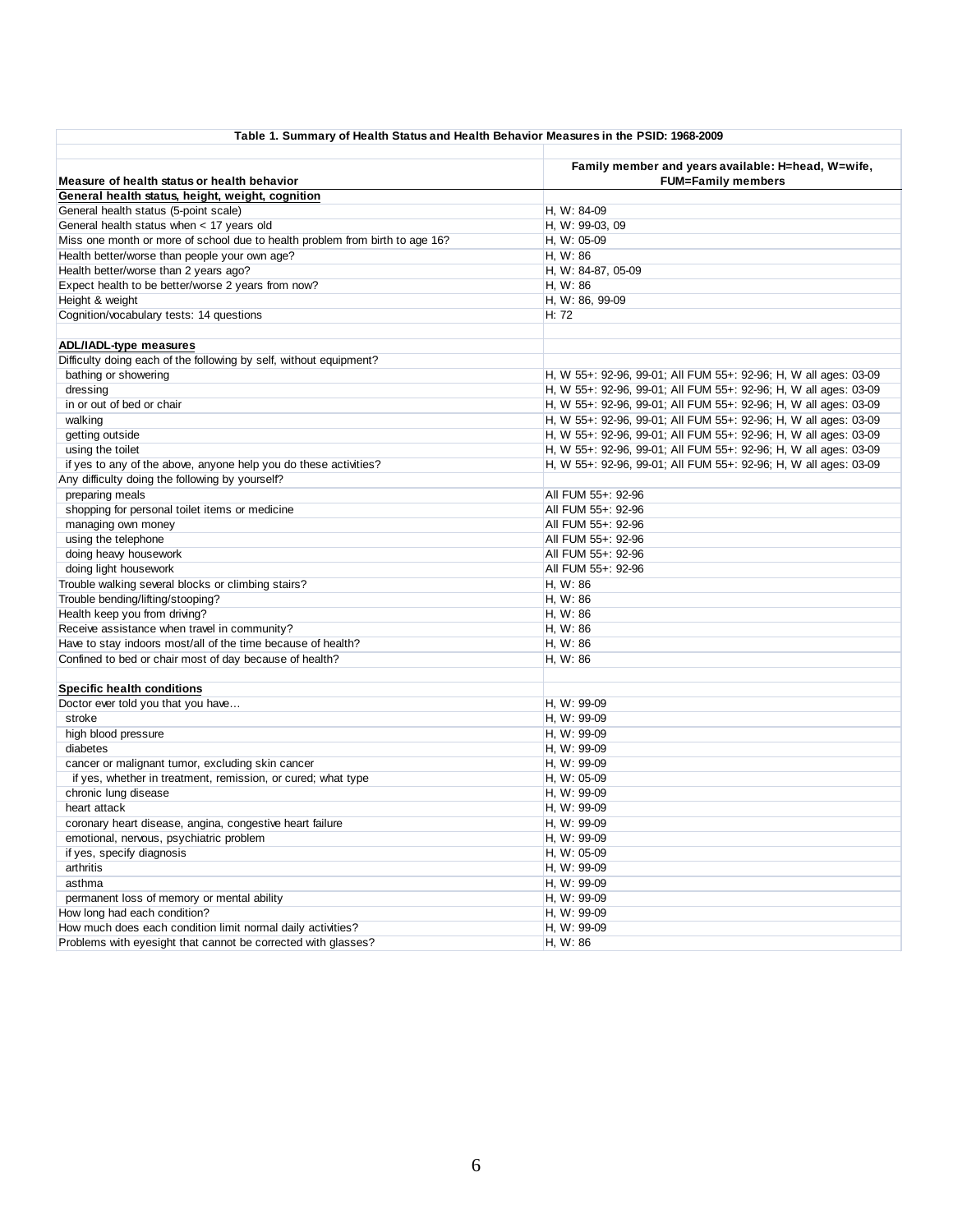| Table 1 (Continued). Summary of Health Status and Health Behavior Measures in the PSID: 1968-2009 |                                                                                 |  |  |  |  |  |  |  |  |
|---------------------------------------------------------------------------------------------------|---------------------------------------------------------------------------------|--|--|--|--|--|--|--|--|
|                                                                                                   |                                                                                 |  |  |  |  |  |  |  |  |
| Measure of health status or health behavior                                                       | Family member and years available: H=head, W=wife,<br><b>FUM=Family members</b> |  |  |  |  |  |  |  |  |
| Childhood health diseases (before age 17)                                                         |                                                                                 |  |  |  |  |  |  |  |  |
| Whether had, and if yes, start age and end age (or still ongoing):                                | H, W: 09                                                                        |  |  |  |  |  |  |  |  |
| measles                                                                                           | H, W: 09                                                                        |  |  |  |  |  |  |  |  |
| mumps                                                                                             | H, W: 09                                                                        |  |  |  |  |  |  |  |  |
| chicken pox                                                                                       | H. W: 09                                                                        |  |  |  |  |  |  |  |  |
| difficulty seeing even with glass or prescription lenses                                          | H, W: 09                                                                        |  |  |  |  |  |  |  |  |
| diabetes                                                                                          | H, W: 09                                                                        |  |  |  |  |  |  |  |  |
| respiratory disorder                                                                              | H, W: 09                                                                        |  |  |  |  |  |  |  |  |
| speech impairment                                                                                 | H, W: 09                                                                        |  |  |  |  |  |  |  |  |
| allergic condition                                                                                | H, W: 09                                                                        |  |  |  |  |  |  |  |  |
| heart trouble                                                                                     | H. W: 09                                                                        |  |  |  |  |  |  |  |  |
| chronic ear problems or infections                                                                | H, W: 09                                                                        |  |  |  |  |  |  |  |  |
| epilepsy or seizures                                                                              | H, W: 09                                                                        |  |  |  |  |  |  |  |  |
| severe headaches or migraines                                                                     | H, W: 09                                                                        |  |  |  |  |  |  |  |  |
| stomach problems                                                                                  | H, W: 09                                                                        |  |  |  |  |  |  |  |  |
| high blood pressure                                                                               | H, W: 09                                                                        |  |  |  |  |  |  |  |  |
| depression                                                                                        | H, W: 09                                                                        |  |  |  |  |  |  |  |  |
| drug or alcohol problems                                                                          | H. W: 09                                                                        |  |  |  |  |  |  |  |  |
| other emotional or psychological problem                                                          | H, W: 09                                                                        |  |  |  |  |  |  |  |  |
| Whether one or both parents smoked                                                                | H, W: 09                                                                        |  |  |  |  |  |  |  |  |
| <b>Emotional Well-being and Mental health</b>                                                     |                                                                                 |  |  |  |  |  |  |  |  |
| Overall life satisfaction                                                                         | Respondent: 09                                                                  |  |  |  |  |  |  |  |  |
| 30-day depression/anxiety (K6 short screening scale)                                              | Respondent: 01-03, 07, 09                                                       |  |  |  |  |  |  |  |  |
| 12-mo. major depression screener (from the Composite International Diagnostic Interview)          | Respondent: 03                                                                  |  |  |  |  |  |  |  |  |
|                                                                                                   |                                                                                 |  |  |  |  |  |  |  |  |
| <b>Work/activity limitations</b>                                                                  |                                                                                 |  |  |  |  |  |  |  |  |
| Physical or nervous condition that limits work?                                                   | H: 68-09 (73-75, only asked of new heads); W: 78, 81-09; All FUM 78             |  |  |  |  |  |  |  |  |
| Severity of limitation (a lot, little, etc)                                                       | H: 76-09; W: 78, 81-09; All FUM 78                                              |  |  |  |  |  |  |  |  |
| How long had condition?                                                                           | H: 69-75, 78 (73-75, only asked of new heads); W: 78; All FUM 78                |  |  |  |  |  |  |  |  |
| Do you expect to get better?                                                                      | All FUM: 78                                                                     |  |  |  |  |  |  |  |  |
| Is your health getting better?                                                                    | H: 69-75 (73-75, only asked of new heads)                                       |  |  |  |  |  |  |  |  |
| Do you require a lot of extra care by someone? Does this mean extra costs?                        | All FUM: 78                                                                     |  |  |  |  |  |  |  |  |
| Does your health limit the work you can do around the house?                                      | H: 69-71                                                                        |  |  |  |  |  |  |  |  |
| Not working or not going to school because of poor health?                                        | All FUM: 69-72                                                                  |  |  |  |  |  |  |  |  |
| Health condition limits kind of demanding physical activities?                                    | H, W: 86                                                                        |  |  |  |  |  |  |  |  |
| Anyone else in family who requires a lot of extra care? Who is that?                              | 69-72, 76-77                                                                    |  |  |  |  |  |  |  |  |
| Anyone else in the family not in good health? Who is that?                                        | FUM: 90-91, 96; FUM 55+ 92-95                                                   |  |  |  |  |  |  |  |  |
| Permanently (or temporarily, starting in 1993) disabled                                           | H: 76-09; W: 79-09                                                              |  |  |  |  |  |  |  |  |
| Ever had illness or accident that laid you up for month or more?                                  | H: 68                                                                           |  |  |  |  |  |  |  |  |
| Miss work last year becase family member sick? Who was it? How many days?                         | H: 76-09; W 77-09                                                               |  |  |  |  |  |  |  |  |
| Miss worked because sick? How much?                                                               | H: 76-09; W 77-09                                                               |  |  |  |  |  |  |  |  |
| How many days work missed on main job in last year because sick or                                | H: 68                                                                           |  |  |  |  |  |  |  |  |
| otherwise unable to work                                                                          |                                                                                 |  |  |  |  |  |  |  |  |
| Miss any work last year because you or someone in family sick? How much?                          | H employed: 68-75                                                               |  |  |  |  |  |  |  |  |
| Number of weeks sick last year                                                                    | H unemployed: 68-75                                                             |  |  |  |  |  |  |  |  |

 $\Gamma$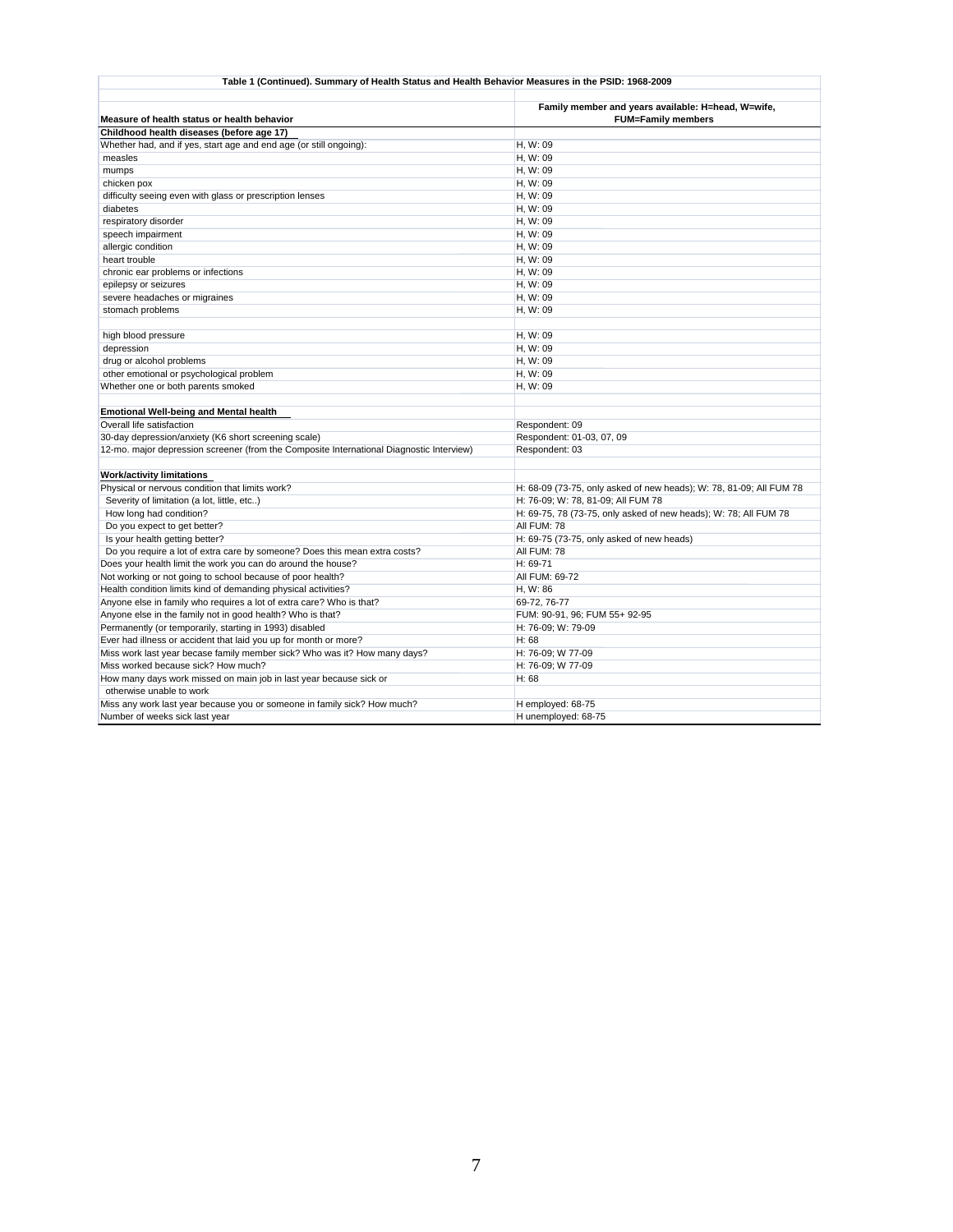#### **Table 1 (Continued). Summary of Health Status and Health Behavior Measures in the PSID: 1968-2009**

| Measure of health status or health behavior                                                             | Family member and years available: H=head, W=wife,<br><b>FUM=Family members</b> |
|---------------------------------------------------------------------------------------------------------|---------------------------------------------------------------------------------|
| <b>Health behaviors</b>                                                                                 |                                                                                 |
| Currently smoke? How many packs?                                                                        | H, W: 86, 99-09                                                                 |
| Ever smoked? How much?                                                                                  | H, W: 86, 99-09                                                                 |
| How old when first started?                                                                             | H, W: 86, 99-09                                                                 |
| How old when last stopped?                                                                              | H, W: 86, 99-09                                                                 |
| Anyone in family smoke? How many packs family smoke?                                                    | 68-72                                                                           |
| How often participate in light physcial activity                                                        | H, W: 99-09                                                                     |
| How often participate in heavy physical activity?                                                       | H, W: 99-09                                                                     |
| How often participate in muscle strengthening activity?                                                 | H, W: 05-09                                                                     |
| Ever drink alcohol? How much?                                                                           | H, W: 99-09                                                                     |
| Binge drinking (gender-specific)                                                                        | H, W: 05-09                                                                     |
| Depression supplement                                                                                   | H: 01-03, 09                                                                    |
| Exercise regularly? How often?                                                                          | H, W: 86                                                                        |
| Hospital, nursing care                                                                                  |                                                                                 |
| Patient in hospital last year? Number of nights?                                                        | H, W: 81, 83-87, 99-09                                                          |
| Any illness or injury keep you in bed for all or most of a day last year? Number of days?               | H, W: 81                                                                        |
| Paid nurse come to home this year?                                                                      | All FUM 55+: 92-96, 03-09                                                       |
| Resident in nursing home past year?                                                                     | All FUM 55+: 92-96, 03-09                                                       |
| Ever been resident in nursing home?                                                                     | All FUM 55+: 92-96, 03-09                                                       |
| Participation in health-related transfer programs                                                       |                                                                                 |
| <b>Workers' Compensation</b>                                                                            | Each FUM (best for H): 77-09                                                    |
| SS/DI                                                                                                   | Each FUM (best for H): 84-09                                                    |
| Parents' health status                                                                                  |                                                                                 |
| Parents alive? Date of death?                                                                           | H, W: 88                                                                        |
| General health status of mother/father relative to people their age                                     | H, W: 88                                                                        |
| Does your father/mother require a lot of extra care because of health condition?                        | H, W: 88                                                                        |
| Are your mother/father living in a nursing home?                                                        | H, W: 88                                                                        |
| <b>Special Supplements</b>                                                                              |                                                                                 |
| 1990 health supplement, self-administered questionnaire mailed to H and W 50+                           |                                                                                 |
| Content: General health status, limited in various activities, limitation more than 3 months,           |                                                                                 |
| depression, health limit social activities, hospitalized/treated for mental or emtional                 |                                                                                 |
| problems, various conditions, height, weight, exercise regularly, smoking.                              |                                                                                 |
| 1991 parent health supplement; H and W's mother and father                                              |                                                                                 |
| Content: alive, date of death, various conditions now or at death.                                      |                                                                                 |
| 1993-95 health care burden supplement; FUM 55+ and parents of H/W 55+                                   |                                                                                 |
| Berente' information: alive data of dooth, ago, resolved home earn lost vear, in pureing home lost vear |                                                                                 |

Parents' information: alive, date of death, age, received home-care last year, in nursing home last year.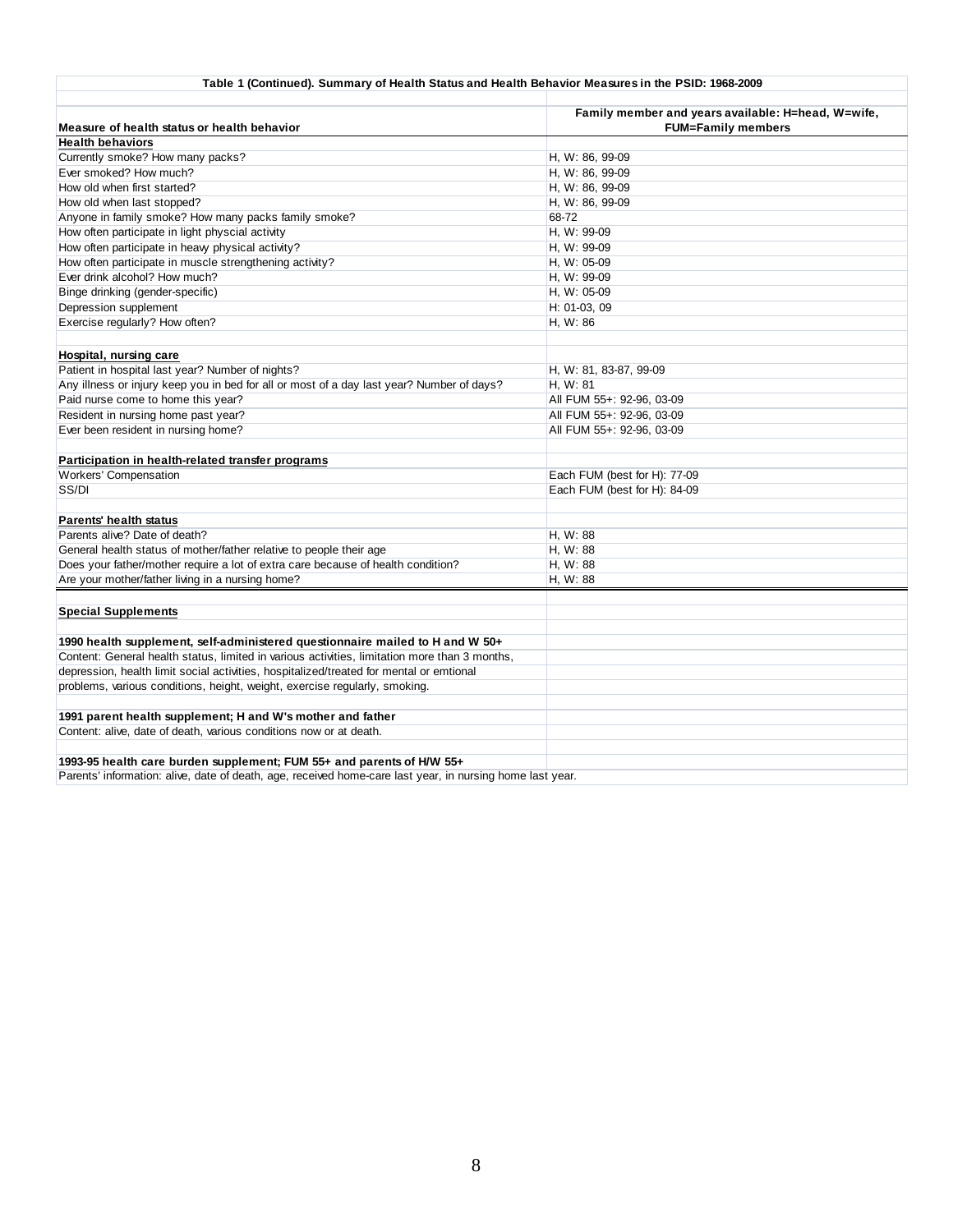| Table 2. Comparison of Question Wording in the 1999 PSID and 1999 NHIS |  |  |
|------------------------------------------------------------------------|--|--|
|                                                                        |  |  |

| Item                      | <b>PSID</b>                                                                                                                                                                                                                                                                                                                                                                                 | <b>NHIS</b>                                                                                                                                                                                                                                                                                                                         |
|---------------------------|---------------------------------------------------------------------------------------------------------------------------------------------------------------------------------------------------------------------------------------------------------------------------------------------------------------------------------------------------------------------------------------------|-------------------------------------------------------------------------------------------------------------------------------------------------------------------------------------------------------------------------------------------------------------------------------------------------------------------------------------|
| Height                    | How tall [are you/is he/is she]?                                                                                                                                                                                                                                                                                                                                                            | How tall are you without shoes?                                                                                                                                                                                                                                                                                                     |
| Weight                    | About how much [do you/does he/does she] weigh?                                                                                                                                                                                                                                                                                                                                             | How much do you weigh without shoes?                                                                                                                                                                                                                                                                                                |
| Health limits work        | [Do you/Does he/Does she] have any physical or nervous<br>condition that limits the type of work or the amount of<br>work [you/he/she] can do?                                                                                                                                                                                                                                              | Are/(Other than the persons mentioned), are any of these<br>family members {PERSONS 18+} limited in the kind OR<br>amount of work {you/they} can do because of a physical,<br>mental or emotional problem?                                                                                                                          |
| Conditions                | Has a doctor ever told [you/him/her] that [you have/he<br>has/she has] or had any of the following                                                                                                                                                                                                                                                                                          | Have you EVER been told by a doctor or other health<br>professional that you had/have                                                                                                                                                                                                                                               |
|                           | A stroke?                                                                                                                                                                                                                                                                                                                                                                                   | A stroke?                                                                                                                                                                                                                                                                                                                           |
|                           | High blood pressure or hypertension?                                                                                                                                                                                                                                                                                                                                                        | Hypertension, also called high blood pressure?                                                                                                                                                                                                                                                                                      |
|                           | Diabetes or high blood sugar?                                                                                                                                                                                                                                                                                                                                                               | Diabetes or sugar diabetes?                                                                                                                                                                                                                                                                                                         |
|                           | Cancer or a malignant tumor, excluding skin cancer?                                                                                                                                                                                                                                                                                                                                         | Cancer or a malignancy of any kind?                                                                                                                                                                                                                                                                                                 |
|                           | A heart attack?                                                                                                                                                                                                                                                                                                                                                                             | A heart attack (also called myocardial infarction)?                                                                                                                                                                                                                                                                                 |
|                           | Asthma?                                                                                                                                                                                                                                                                                                                                                                                     | Asthma?                                                                                                                                                                                                                                                                                                                             |
| Self-rated general health | Would you say [your/his/her] health in general is<br>excellent, very good, good, fair, or poor?                                                                                                                                                                                                                                                                                             | Would you say {subject's name } health in general is<br>excellent, very good, fair, or poor?                                                                                                                                                                                                                                        |
| Smoking                   | Did [you/he/she] ever smoke cigarettes?                                                                                                                                                                                                                                                                                                                                                     | Have you smoked at least 100 cigarettes in your ENTIRE<br>LIFE?                                                                                                                                                                                                                                                                     |
|                           | [Do you/Does Q56] smoke cigarettes?                                                                                                                                                                                                                                                                                                                                                         | Do you NOW smoke cigarettes every day, some days or<br>not at all?                                                                                                                                                                                                                                                                  |
| Insurance                 | In 1997 or 1998, was anyone in the family covered by<br>health insurance or some other kind of health care plan?<br>(Including health insurance obtained through employment<br>or purchased directly as well as government programs like<br>Medicare and Medicaid that provide medical care or help<br>pay medical bills.) For how many months in 1998 were<br>you/was he/was she] covered? | {Are you/Is anyone} covered by health insurance or some<br>other kind of health care plan?<br>INSTRUCTIONS: Read if necessary: include health<br>insurance obtained through employment or purchsed<br>directly as well as government programs like medicare and<br>medicaid that provide medical care or help pay medical<br>bills. |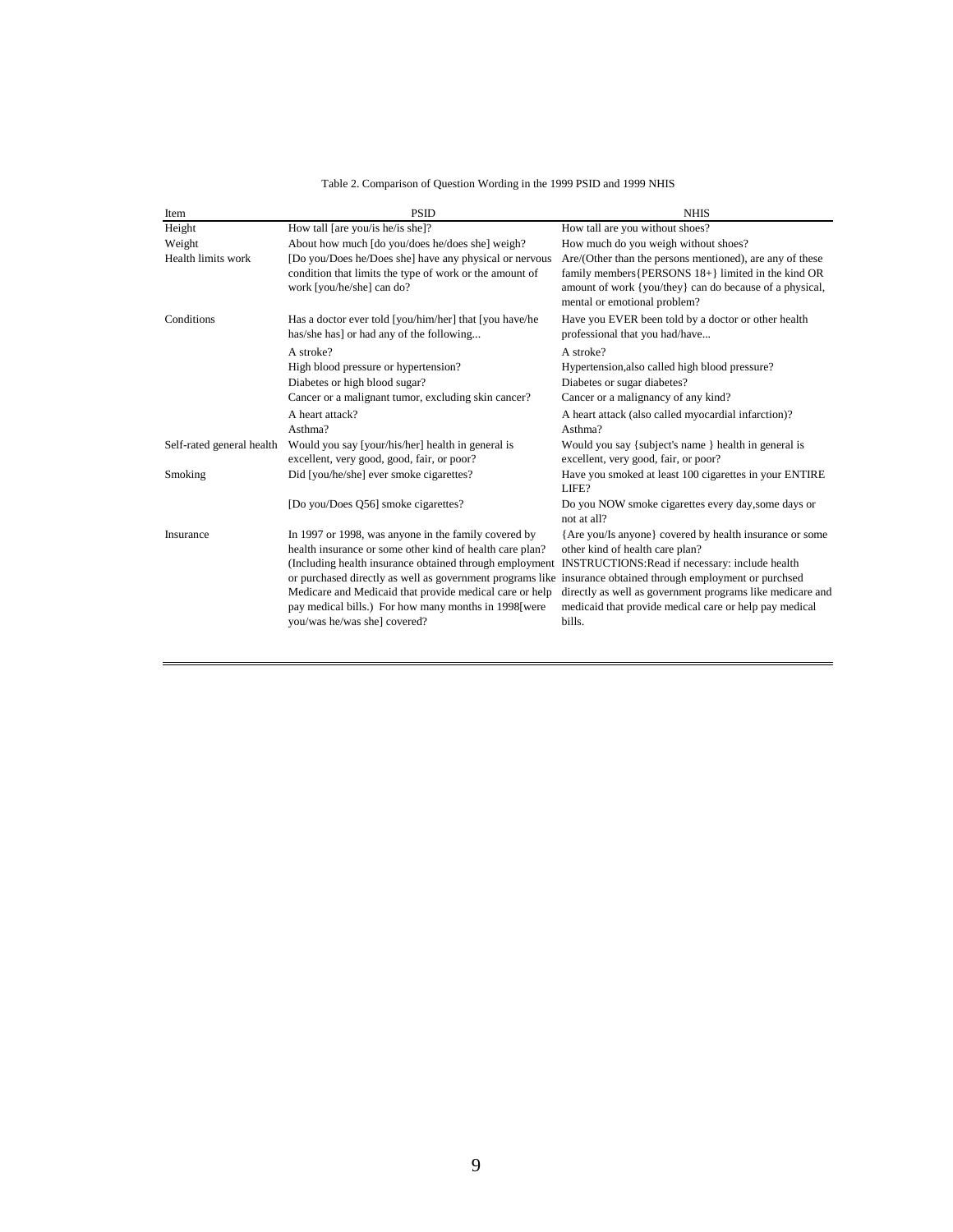|                                 |           | <b>PSID 1999</b> |           | <b>NHIS 1999</b> | <b>PSID 2001</b> |       | <b>NHIS 2001</b> |       | <b>PSID 2003</b> |       | <b>NHIS 2003</b> |       | <b>PSID 2005</b> |      | <b>NHIS 2005</b> |      | <b>PSID 2007</b> |       |           | <b>NHIS 2007</b> |
|---------------------------------|-----------|------------------|-----------|------------------|------------------|-------|------------------|-------|------------------|-------|------------------|-------|------------------|------|------------------|------|------------------|-------|-----------|------------------|
|                                 | <b>DK</b> | NA,RF            | <b>DK</b> | NA,RF            | <b>DK</b>        | NA,RF | <b>DK</b>        | NA,RF | <b>DK</b>        | NA,RF | DK               | NA,RF | <b>DK</b>        | NA,R | <b>DK</b>        | NA,R | <b>DK</b>        | NA,RF | <b>DK</b> | NA,RF            |
| Self-rated<br>General<br>Health | .03       | .19              | .15       | .32              | .04              | .96   | .15              | .33   | .02              | .58   | .12              | .45   | .06              | .40  | .10              | .24  | .07              | .16   | .07       | .18              |
| <b>Health Limits</b><br>Work    | .01       | .21              | .07       | .84              | .03              | .96   | .04              | .17   | .07              | .59   | .04              | .14   | .10              | .44  | .06              | .05  | .04              | .17   | .02       | .04              |
| Height                          | .50       | .60              | .34       | 5.90             | .63              | 1.96  | .57              | 1.01  | .70              | 1.08  | .53              | 1.32  | .56              | .44  | .60              | 1.34 | .23              | .17   | .52       | 1.82             |
| Weight                          | .82       | 1.35             | 1.21      | 7.22             | 1.38             | 1.95  | 1.43             | 2.62  | 1.52             | 1.58  | 1.63             | 2.85  | 1.36             | 1.42 | 1.43             | 2.73 | 1.04             | 1.20  | 1.52      | 3.35             |
| Conditions                      |           |                  |           |                  |                  |       |                  |       |                  |       |                  |       |                  |      |                  |      |                  |       |           |                  |
| Asthma                          | .00.      | .19              | .06       | .02              | .10              | .96   | .08              | .03   | .03              | .57   | .10              | .03   | .05              | .44  | .06              | .04  | .05              | .17   | .04       | .03              |
| Cancer                          | .02       | .19              | .04       | .03              | .09              | .96   | .10              | .04   | .02              | .57   | .09              | .03   | .06              | .45  | .06              | .04  | .08              | .18   | .05       | .06              |
| <b>Diabetes</b>                 | .00       | .19              | .04       | .03              | .09              | .96   | .06              | .04   | .07              | .57   | .05              | .02   | .04              | .45  | .04              | .03  | .03              | .17   | .04       | .05              |
| Hypertension                    | .07       | .19              | .08       | .04              | .09              | .96   | .10              | .05   | .07              | .58   | .15              | .07   | .06              | .44  | .11              | .06  | .08              | .19   | .06       | .04              |
| Myocardial<br>Infarction        | .00       | 0.19             | .03       | .03              | .07              | .96   | .01              | .04   | .06              | .57   | .13              | .04   | .07              | .28  | .09              | .04  | .04              | .13   | .04       | .04              |
| <b>Stroke</b>                   | .05       | 0.19             | .05       | .03              | .06              | .96   | .07              | .04   | .07              | .56   | .10              | .04   | .04              | .44  | .09              | .04  | .04              | .17   | .04       | .04              |
| Health<br>Insurance             | .06       | 0.00             | .13       | .22              | .00              | .00   | .59              | .55   | .16              | .00   | .53              | .67   | .06              | .01  | .57              | .50  | .07              | .00   | .58       | .38              |

### *Table 3. Item Non-response Rates (%) in PSID and NHIS, 1999, 2001, 2003, 2005 and 2007*

Note: DK=don't know; NA=not appropriate; RF=refused. The PSID sample consists of all heads and wives, and the NHIS sample consists of people 18 years or older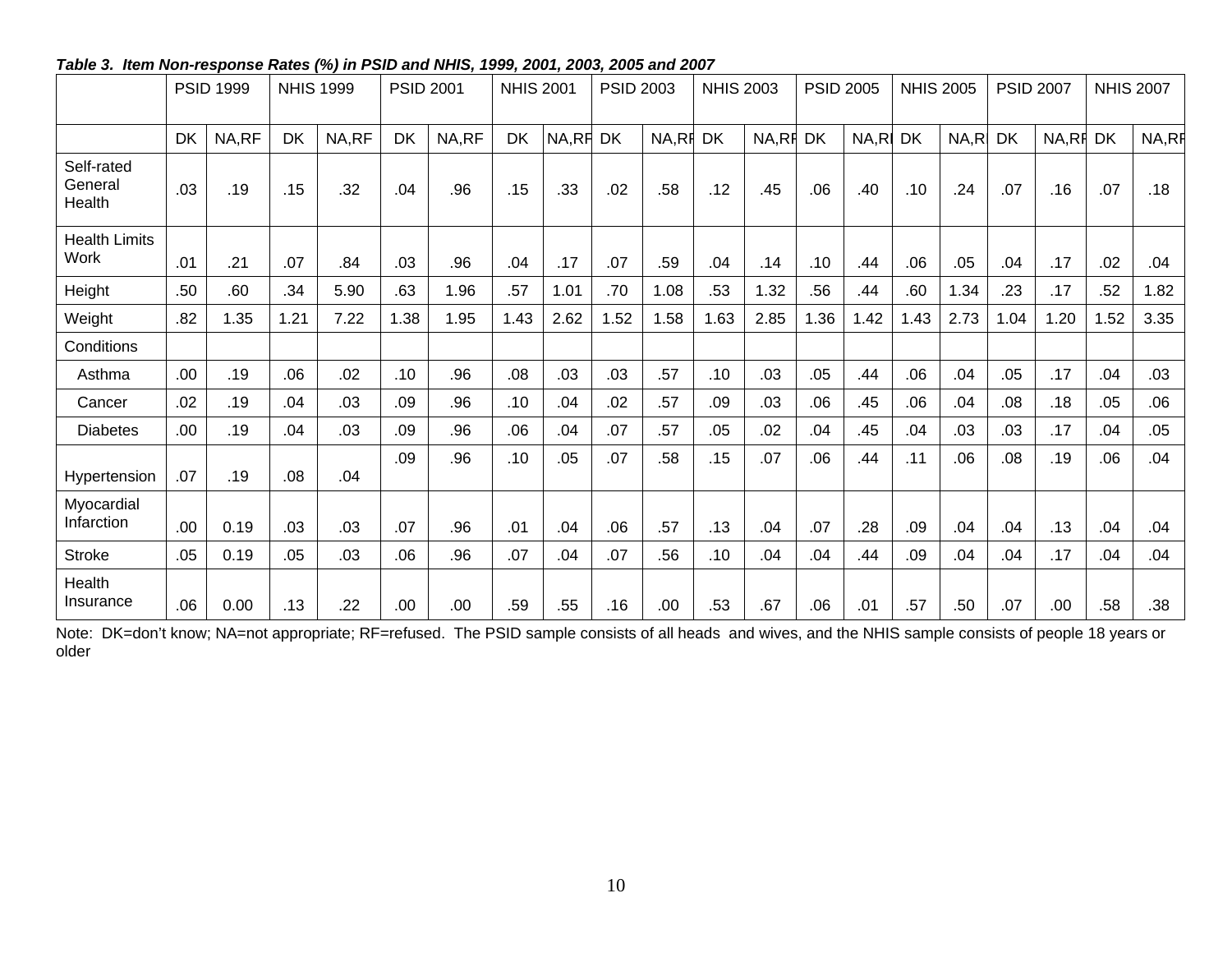|                                                | <b>PSID</b><br>1999 | <b>NHIS</b><br>1999 | <b>PSID</b><br>2001     | <b>NHIS</b><br>2001 | <b>PSID</b><br>2003 | <b>NHIS</b><br>2003 | <b>PSID</b><br>2005 | <b>NHIS</b><br>2005 | <b>PSID</b><br>2007 | <b>NHIS</b><br>2007 |
|------------------------------------------------|---------------------|---------------------|-------------------------|---------------------|---------------------|---------------------|---------------------|---------------------|---------------------|---------------------|
| Smoking                                        |                     |                     |                         |                     |                     |                     |                     |                     |                     |                     |
| <b>Currently smoke</b>                         | 20                  | 23                  | 21                      | 23                  | 20                  | 21                  | 19                  | 21                  | 19                  | 19                  |
| Never smoked                                   | 52                  | 53                  | 53                      | 55                  | 53                  | 56                  | 53                  | 57                  | 53                  | 58                  |
| Has Health<br>Insurance                        | 87                  | 87                  | 87                      | 85                  | 87                  | 84                  | 85                  | 83                  | 86                  | 84                  |
| Obese (BMI > 30)                               | 22                  | 22                  | 21                      | 22                  | 22                  | 23                  | 23                  | 25                  | 25                  | 26                  |
| 30-Day Distress<br>$(K6^*)$                    | --                  | $\overline{a}$      | 3.2                     | 3.1                 | 3.9                 | 3.1                 | --                  | н.                  | 3.2                 | 2.7                 |
| Health doesn't limit<br>amount/kind of<br>work | 82                  | 88                  | 81                      | 89                  | 82                  | 89                  | 82                  | 89                  | 81                  | 89                  |
| <b>Health Conditions</b>                       |                     |                     |                         |                     |                     |                     |                     |                     |                     |                     |
| Asthma                                         | 2.8                 | 2.1                 | 7.6                     | 11.8                | 8.6                 | 9.7                 | 9.6                 | 10                  | 10.5                | 10.9                |
| Cancer                                         | 4.6                 | 6.5                 | 5.0                     | 6.9                 | 5.3                 | 6.6                 | 6.9                 | 7.4                 | 7.2                 | 7.3                 |
| <b>Diabetes</b>                                | 7.1                 | 5.4                 | 7.7                     | 6.5                 | 8.3                 | 6.6                 | 9.1                 | 7.5                 | 9.3                 | 7.7                 |
| Hypertension                                   | 21.8                | 22.6                | 23.0                    | 23.5                | 25.4                | 25.2                | 27.5                | 25.8                | 29.6                | 27.1                |
| Myocardial<br>Infarction                       | 3.7                 | 2.9                 | 3.7                     | 3.4                 | 3.5                 | 3.2                 | 4.3                 | 3.3                 | 4.2                 | 3.2                 |
| <b>Stroke</b>                                  | 7.4                 | 8.5                 | 3.1                     | 2.4                 | 3.0                 | 2.5                 | 3.7                 | 2.4                 | 3.6                 | 2.4                 |
| <b>Self-Rated General</b><br>Health            |                     |                     |                         |                     |                     |                     |                     |                     |                     |                     |
| Excellent                                      | 23                  | 32                  | 22                      | 31                  | 22                  | 29                  | 19                  | 29                  | 20                  | 29                  |
| Very Good                                      | 33                  | 32                  | 35                      | 32                  | 35                  | 32                  | 33                  | 32                  | 34                  | 31                  |
| Good                                           | 29                  | 25                  | 28                      | 25                  | 28                  | 26                  | 30                  | 27                  | 29                  | 27                  |
| Fair                                           | 11                  | 8                   | 11                      | $\boldsymbol{9}$    | 11                  | $\boldsymbol{9}$    | 13                  | $\boldsymbol{9}$    | 11                  | 9                   |
| Poor                                           | $\overline{4}$      | 3                   | $\overline{\mathbf{4}}$ | 3                   | $\overline{4}$      | 3                   | 5                   | 3                   | 5                   | 3                   |

## Table 4. Health Status, Health Behaviors, and Health Insurance Coverage (%) in the PSID and NHIS, 1999, 2001, 2003, 2005 and 2007

Note: The PSID sample consists of all heads and wives, and the NHIS sample consists of people 18 years or older. Weights are used for estimates from both surveys.

\* The K-6 Non-Specific Psychological Distress Scale includes six items. The scores of the six items are summed; a score of 13 or higher indicates sensitivity around the threshold for the clinically significant range of the distribution of non-specific distress. For additional information see Kessler, et al 2002.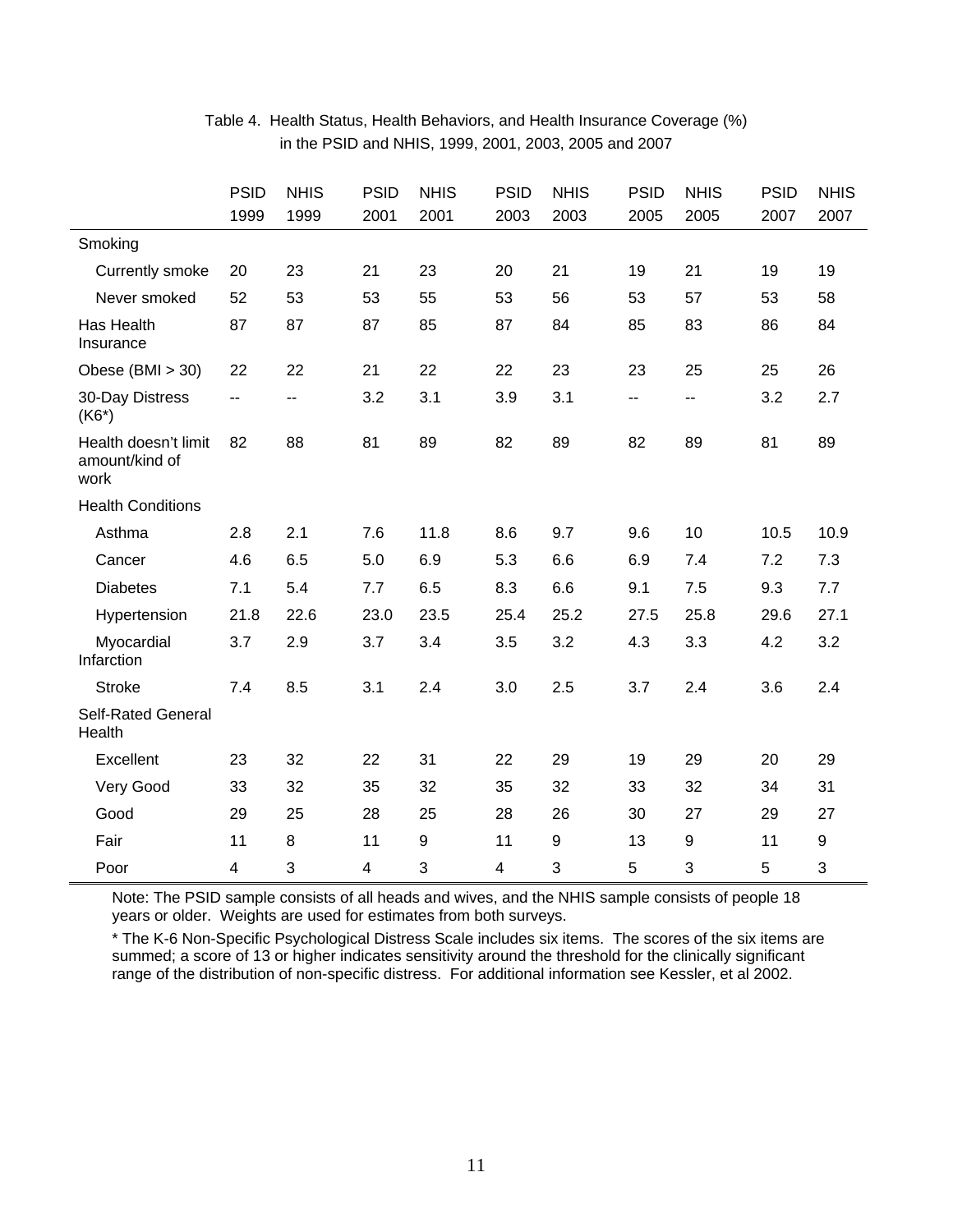|                                    | <b>PSID</b><br>1999 | <b>NHIS</b><br>1999 | <b>PSID</b><br>2001 | <b>NHIS</b><br>2001 | <b>PSID</b><br>2003 | <b>NHIS</b><br>2003 | <b>PSID</b><br>2005 | <b>NHIS</b><br>2005 | <b>PSID</b><br>2007 | <b>NHIS</b><br>2007 |
|------------------------------------|---------------------|---------------------|---------------------|---------------------|---------------------|---------------------|---------------------|---------------------|---------------------|---------------------|
| Sex                                |                     |                     |                     |                     |                     |                     |                     |                     |                     |                     |
| Male                               | 45                  | 48                  | 46                  | 48                  | 46                  | 48                  | 46                  | 48                  | 46                  | 48                  |
| Female                             | 55                  | 52                  | 54                  | 52                  | 54                  | 52                  | 54                  | 52                  | 54                  | 52                  |
| Race                               |                     |                     |                     |                     |                     |                     |                     |                     |                     |                     |
| White                              | 80                  | 81                  | 79                  | 81                  | 78                  | 84                  | 82                  | 83                  | 82                  | 82                  |
| <b>Black</b>                       | 11                  | 11                  | 11                  | 11                  | 11                  | 12                  | 12                  | 12                  | 12                  | 12                  |
| Other                              | 10                  | 8                   | 11                  | $\overline{7}$      | 11                  | 5                   | 6                   | 5                   | 6                   | 6                   |
| Age                                |                     |                     |                     |                     |                     |                     |                     |                     |                     |                     |
| 18-44                              | 48                  | 54                  | 48                  | 53                  | 46                  | 52                  | 44                  | 51                  | 43                  | 50                  |
| 45-64                              | 34                  | 29                  | 36                  | 31                  | 37                  | 32                  | 39                  | 33                  | 40                  | 34                  |
| $65+$                              | 18                  | 16                  | 16                  | 16                  | 16                  | 16                  | 17                  | 16                  | 17                  | 16                  |
| <b>Not</b><br>currently<br>married | 34                  | 41                  | 32                  | 42                  | 33                  | 42                  | 33                  | 42                  | 34                  | 44                  |
| High<br>school<br>graduate         | 82                  | 82                  | 78                  | 80                  | 80                  | 80                  | 83                  | 81                  | 84                  | 82                  |

## Table 5. Demographic Characteristics (%) in the PSID and NHIS: 1999, 2001, 2003, 2005 and 2007

Note: The PSID sample consists of all heads and wives, and the NHIS sample consists of people 18 years or older. Weights are used for estimates from both surveys.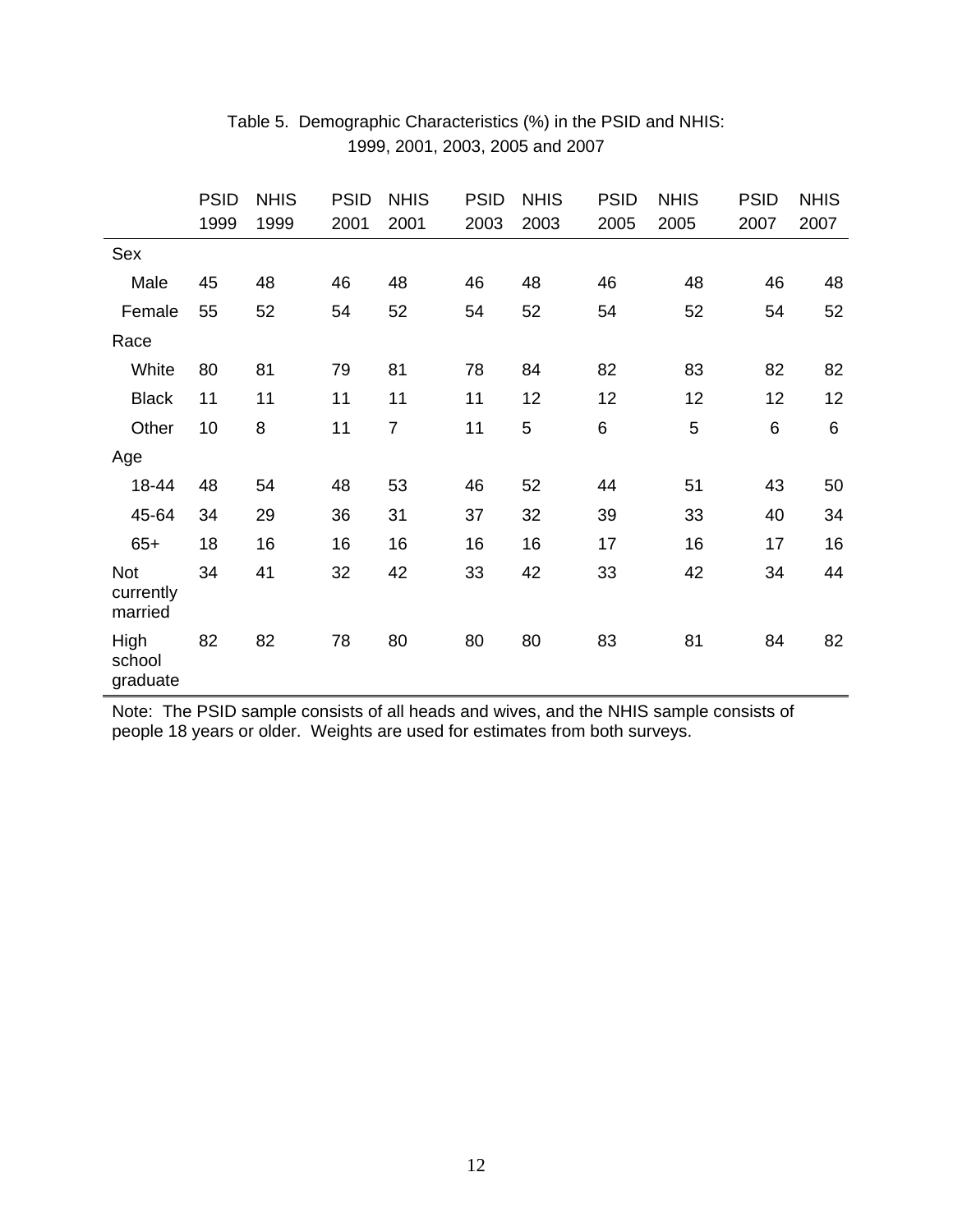|                   | Very      |      |      |                |      |  |  |  |  |  |
|-------------------|-----------|------|------|----------------|------|--|--|--|--|--|
| Age group         | Excellent | Good | Good | Fair           | Poor |  |  |  |  |  |
| 18-44 years       |           |      |      |                |      |  |  |  |  |  |
| <b>PSID</b>       | 27        | 38   | 27   | $\overline{7}$ | 1    |  |  |  |  |  |
| <b>NHIS</b>       | 38        | 33   | 23   | 5              | 1    |  |  |  |  |  |
| 45-64 years       |           |      |      |                |      |  |  |  |  |  |
| <b>PSID</b>       | 17        | 34   | 32   | 12             | 5    |  |  |  |  |  |
| <b>NHIS</b>       | 25        | 31   | 29   | 11             | 4    |  |  |  |  |  |
| 65-74 years       |           |      |      |                |      |  |  |  |  |  |
| <b>PSID</b>       | 14        | 27   | 31   | 18             | 10   |  |  |  |  |  |
| <b>NHIS</b>       | 15        | 29   | 33   | 17             | 6    |  |  |  |  |  |
| 75 years and over |           |      |      |                |      |  |  |  |  |  |
| <b>PSID</b>       | 8         | 23   | 30   | 22             | 17   |  |  |  |  |  |
| <b>NHIS</b>       | 11        | 23   | 36   | 21             | 9    |  |  |  |  |  |

Table 6. Self-Rated General Health Status by Age (%) in the PSID and NHIS, 2007

Note: The PSID sample consists of all heads and wives, and the NHIS sample consists of all people 18 and older. PSID and NHIS weights are used in calculating the estimates.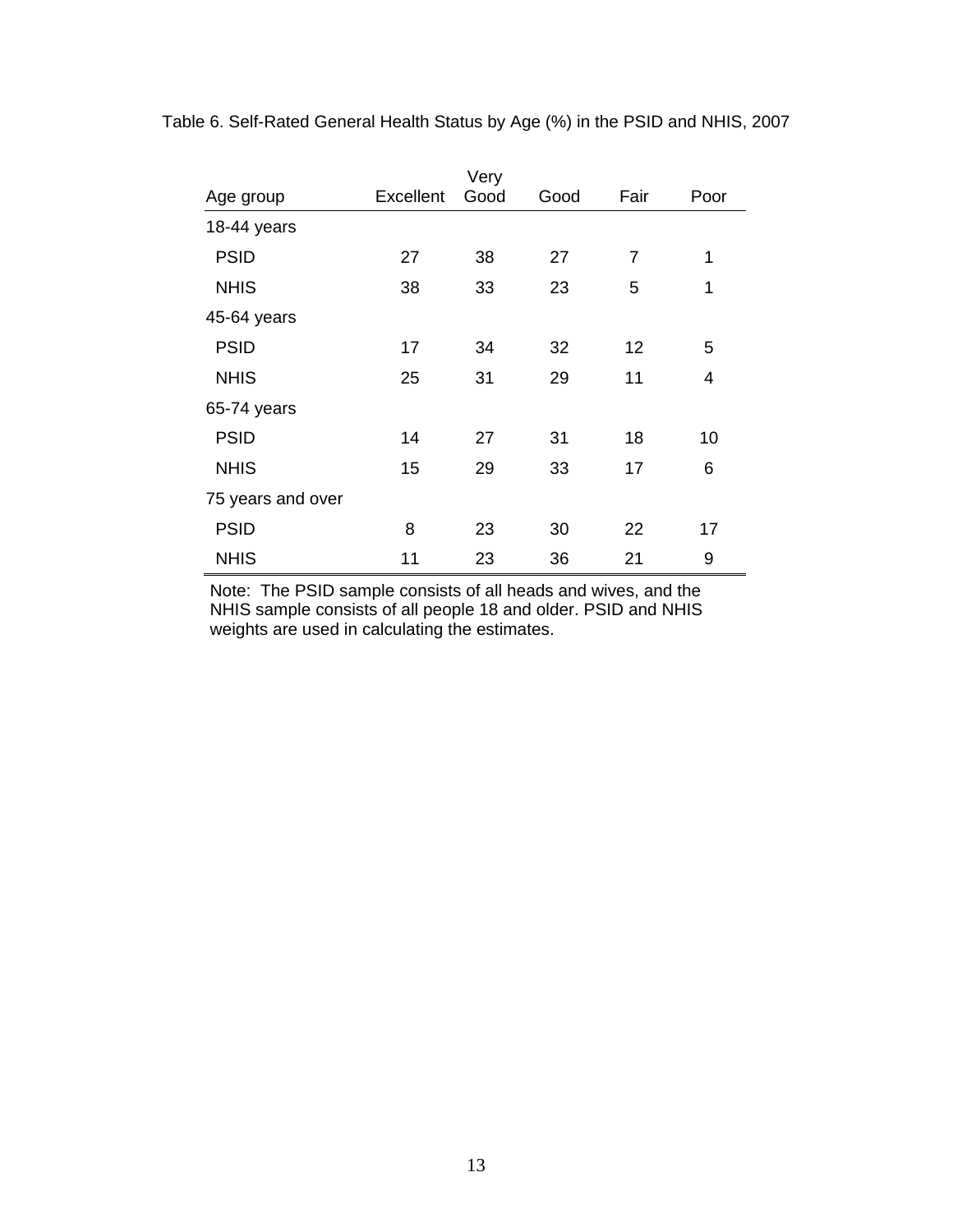|           | 1999 | 1994 | 1984 |
|-----------|------|------|------|
| Excellent | 23   | 22   | 24   |
| Very good | 33   | 34   | 31   |
| Good      | 29   | 28   | 27   |
| Fair      | 11   | 11   | 12   |
| Poor      | 4    | 5    | 5    |

Table 7. Self-Rated General Health Status (%) in the PSID, by Year

Note: For each year, the sample consists of all heads and wives. PSID weights are used in calculating the estimates.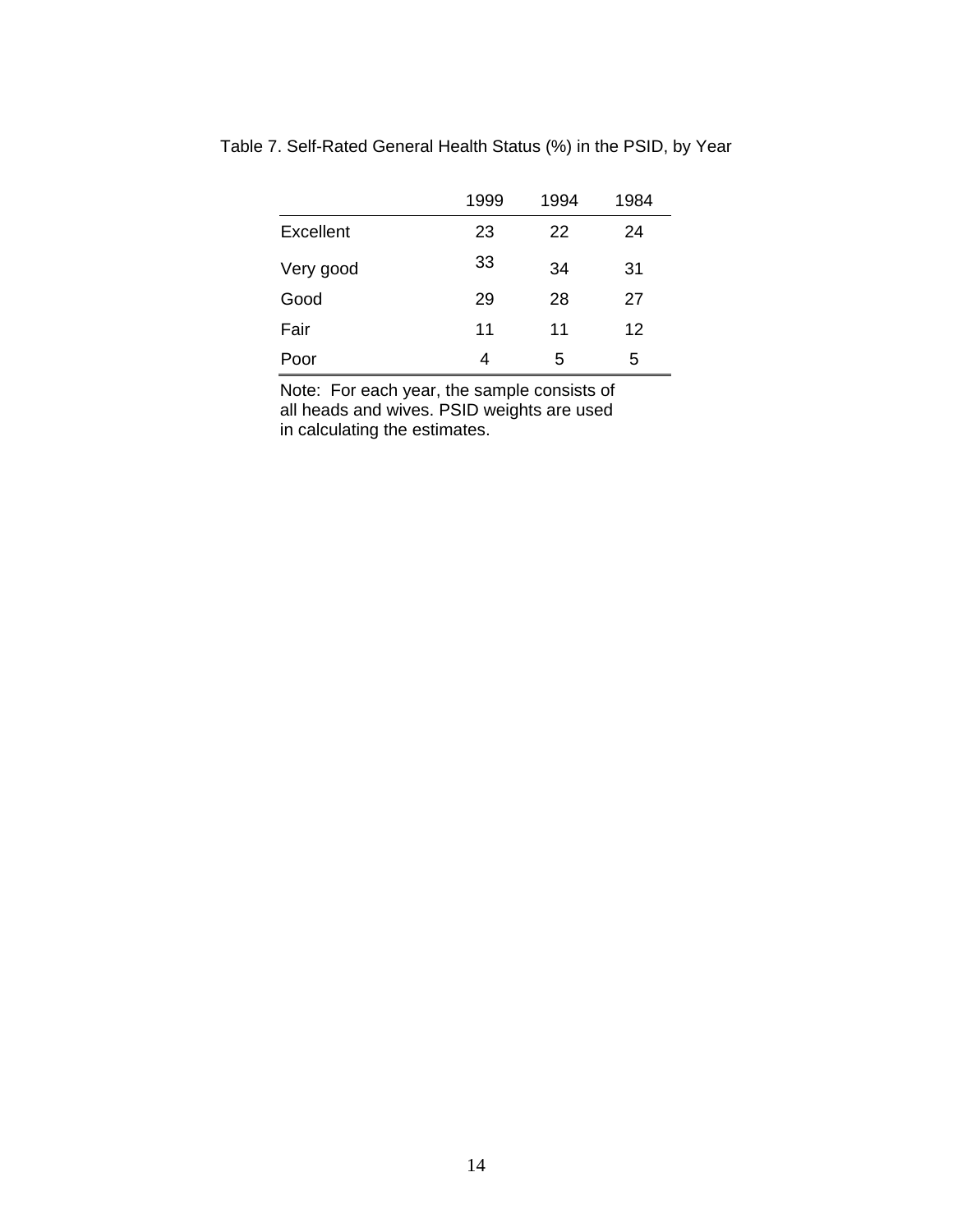|           | <b>PSID</b> | <b>HRS</b> | <b>NHIS</b> |
|-----------|-------------|------------|-------------|
|           | 2005        | 2004       | 2005        |
| Excellent | 17          | 16         | 23          |
| Very good | 32          | 29         | 31          |
| Good      | 32          | 30         | 30          |
| Fair      | 14          | 17         | 11          |
| Poor      | 5           | 8          | 5           |

## Table 8. Self-Rated General Health Status (%) in the PSID, HRS, and NHIS: 51-61 Year Olds

Note: The PSID sample consists of all heads and wives 51-61. Weights are used in calculating all estimates.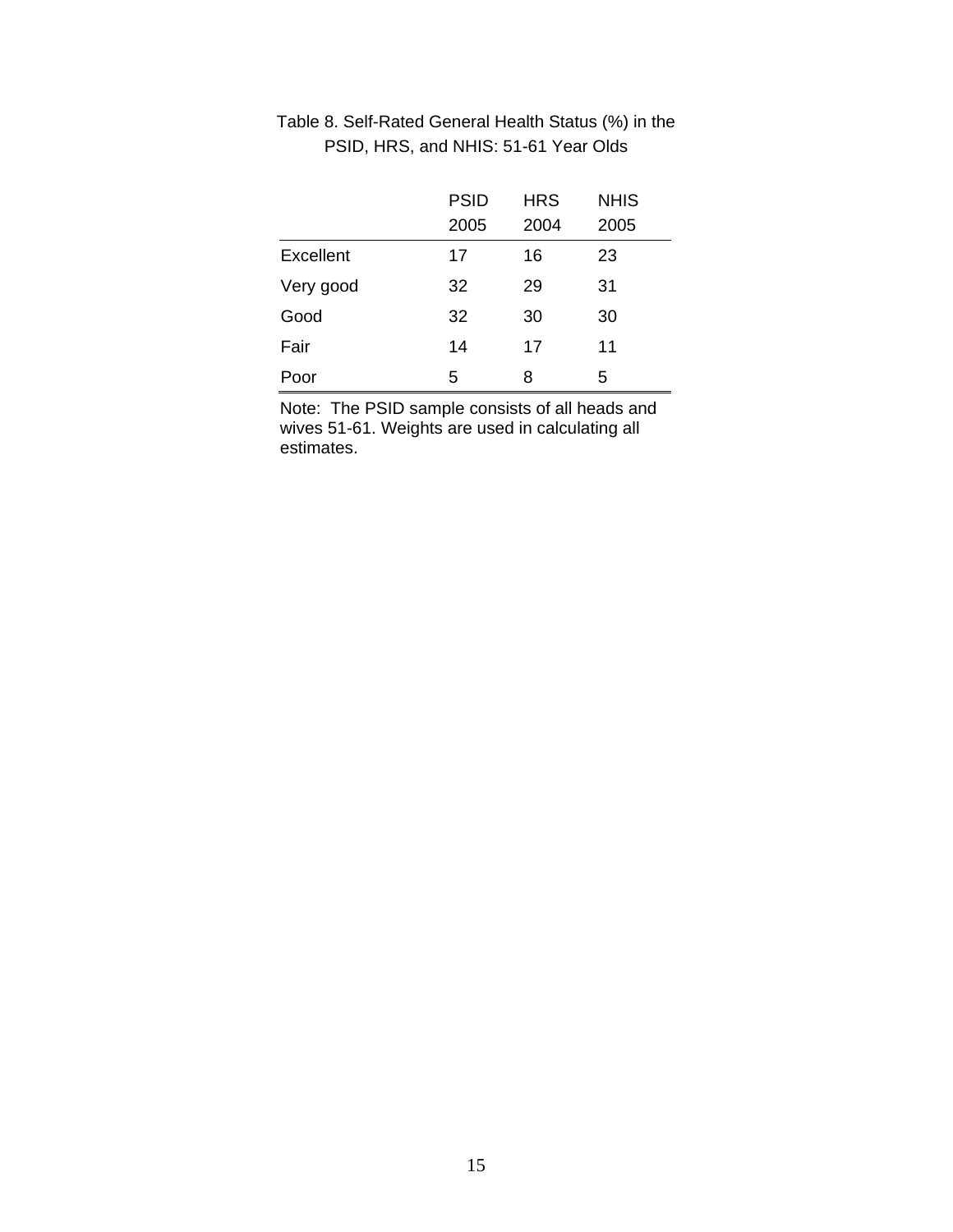|                            | <b>PSID</b><br>1999 | <b>NHIS</b><br>1999 | <b>PSID</b><br>2001 | <b>NHIS</b><br>2001 | <b>PSID</b><br>2003 | <b>NHIS</b><br>2003 | <b>PSID</b><br>2005 | <b>NHIS</b><br>2005 | <b>PSID</b><br>2007 | <b>NHIS</b><br>2007 |
|----------------------------|---------------------|---------------------|---------------------|---------------------|---------------------|---------------------|---------------------|---------------------|---------------------|---------------------|
| Age                        | $1.044*$            | $1.043*$            | $1.044*$            | $1.044*$            | 1.030*              | $1.041*$            | $1.044*$            | $1.042*$            | $1.031*$            | $1.042*$            |
| Race                       |                     |                     |                     |                     |                     |                     |                     |                     |                     |                     |
| White<br>(Reference Group) |                     |                     |                     |                     |                     |                     |                     |                     |                     |                     |
| <b>Black</b>               | $2.14*$             | $1.79*$             | $2.021*$            | 1.838*              | 1.702*              | 1.674*              | 1.786*              | 1.605*              | $1.517*$            | 1.568*              |
| Other                      | $1.44*$             | $1.38*$             | 1.337               | 1.347               | 1.128               | .965                | 1.667               | 0.919               | 1.380               | $0.952*$            |
| Female                     | $1.16*$             | $1.04*$             | 1.149               | $1.073*$            | 1.188*              | $1.093*$            | $1.176*$            | 1.082*              | $1.264*$            | $1.108*$            |
| Not currently<br>married   | $1.28*$             | $1.30*$             | $1.181*$            | 1.306*              | $1.520*$            | $1.319*$            | 1.438*              | $1.340*$            | 1.398*              | $1.375*$            |
| High school<br>graduate    | $0.41*$             | $0.36*$             | .385*               | $.421*$             | $.331*$             | $.428*$             | $0.350*$            | $0.400*$            | $0.354*$            | $0.400*$            |

## Table 9. Logistic Regression of Being in Poor/Fair Health (Odds Ratio)

Note: \*Indicates statistical significance at the .01 level.

The PSID sample consists of all heads and wives, and the NHIS sample consists of people 18 years or older.